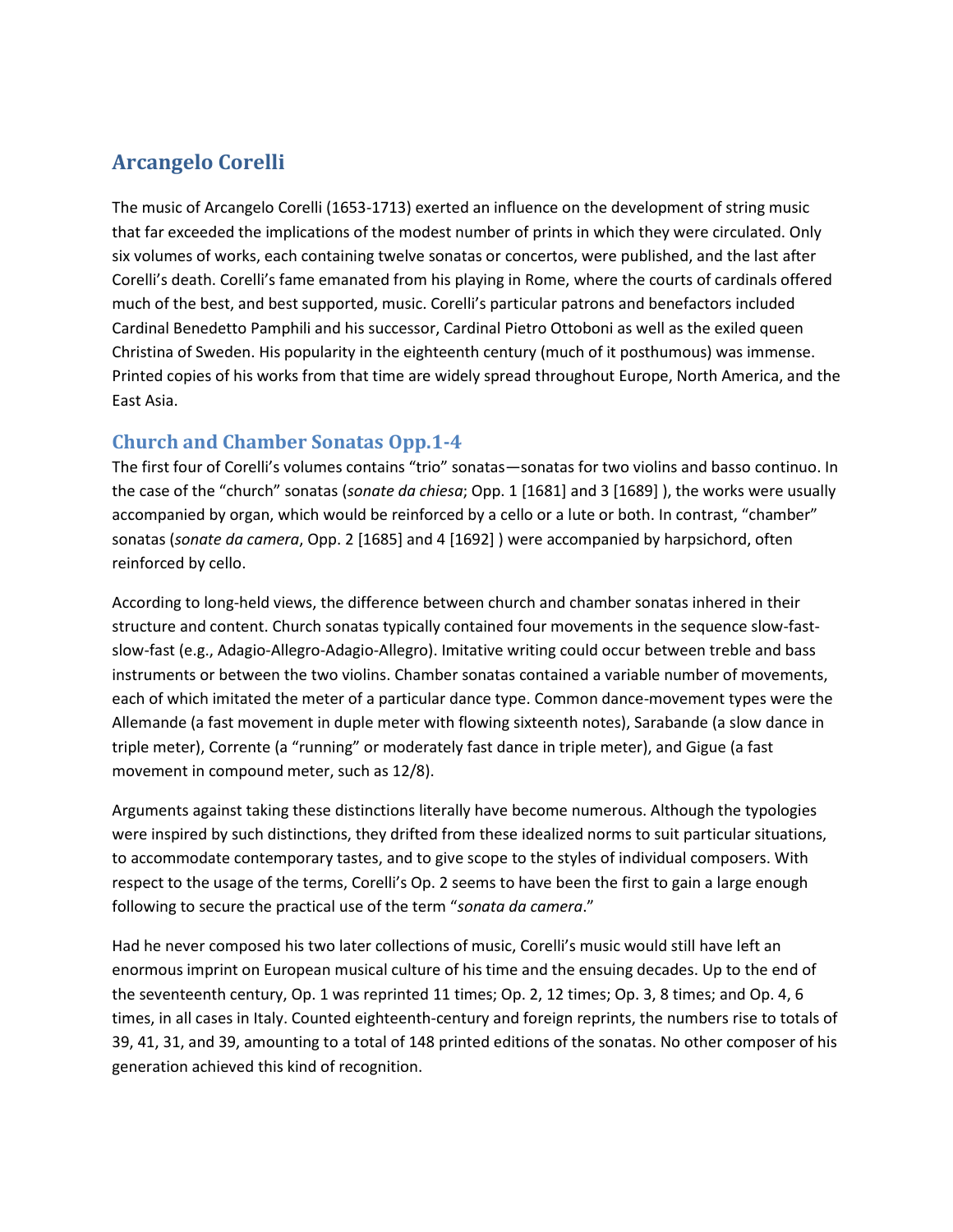Why did Corelli's trio sonatas have such a broad appeal? For listeners, the works achieved a happy balance between articulate detail and simplicity of melodic line; between imitative interactions between instruments and simple homophony; between clarity of line and subtlety of ornamentation; and between familiar rhythmic templates and momentary deviations from them.

Editions were bought, however, by those wishing to perform the works. Here Corelli benefitted from coincidences of time and place. Corelli's works were optimally available to the rapidly growing number of amateur players than enjoyed playing bowed string instruments. The works were rewarding without being impossibly difficult. Corelli's own skill as a performer was demonstrated before some of the most astute and musical able audiences of the time. His concerts for Arcadian gatherings organized for the court-in-exile of Queen Christina of Sweden on the slopes of the Janiculum fed legends that lived on long after the composer, and the Arcadian Academy, were dead. Finally, Corelli's trio sonatas anticipated the musical values that would later become core features of what we now call "classical music."

## **(Solo) Violin Sonatas Op. 5**

Because of their exquisite balances of features, trio sonatas offered little opportunity for virtuosity, which was also rising to prominence as the seventeenth century ended. We can be sure that accolades of Corelli's playing were not generated by his contributions to restraint so much as they were by the reputation he gained as a star performer. It is in his famous violin sonatas of Op. 5 that these gifts find their clearest expression.

Op. 5 parses cleanly. The first six works are *sonate da chiesa* of five movements. Most of the movements are fast. Not uncommonly, the first movement is marked Vivace, the fifth a mere Allegro. The second six sonatas are "da camera", with Allemandes, Sarabands, Gavottes, and Gigues predominating after an opening Preludio. No. 7-9 are composed in four movements, Nos. 10 and 11 in five. The final work is a set of vigorous variations over the Folìa bass. Through the opus multi-stop passages marked "arpeggio" occur. In contrast to all the trio sonatas, the violin sonatas of Op. 5 are aimed at players of distinction. They offer great scope for virtuosity and individual interpretation.

For this reason, at least fifteen manuscripts survive to document how greatly individual realizations varied and how elaborate performance practice became in the eighteenth century. Corelli dedicated the volume on January 1, 1700, and enthusiasts maintain that he wished consciously to address his works to the new century.

### **The** *Concerti grossi* **Op. 6**

The concerto grosso was a logical outgrowth of the trio sonata. The evolution came about in stages. The differentiation of a concertino (group of soloists) from a ripieno had been found abundantly in the early years of the seventeenth century. The difference would be expressed in written notation by clustering like-timbred instruments (as in modern scores). This clarified the on-again, off-again nature of collaboration between the groups.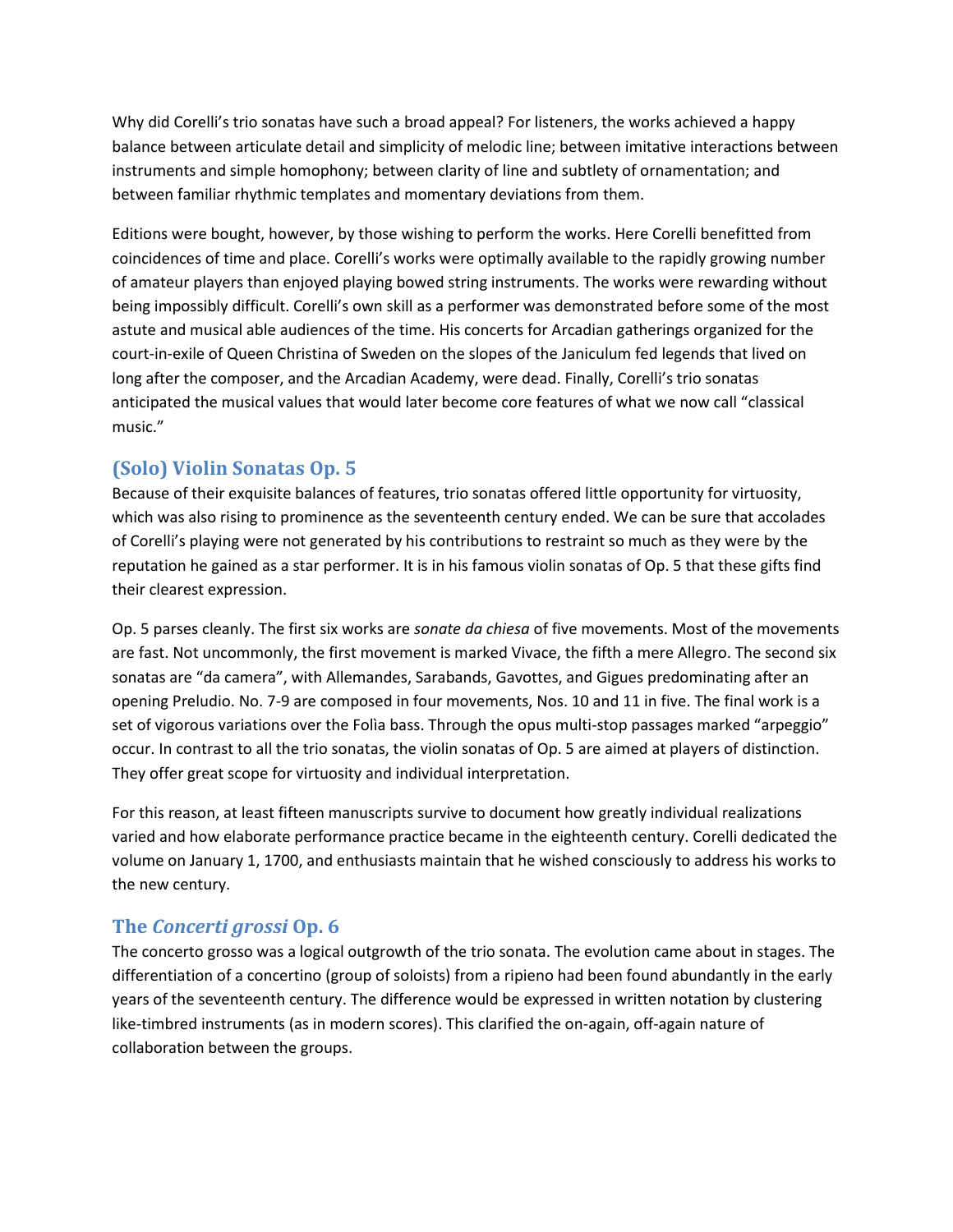The concerto grosso was both more economical and more articulate. It was economical in extracting all the concertino parts from the ripieno parts. There was no musical independence between the groups. In performance, however, the ripieno sounded fuller not only when it involved more instruments but also when a part for viola(s) was added to the two violins and string bass (or cello). Alternation between soli and tutti became more purposely, ripieno refrains ("ritornelli") became the norm, and the overall structure of the work was architecturally clear rather than, as in earlier decades, somewhat meandering.

The viola parts in Corelli's Op. 6 are particularly of interest. They do not occur in any of his other public works, but they show him to be devoted to enabling the instrument to be a full musical participant. (Viola parts in other and later times could be entirely perfunctory and extremely rudimentary.)

Beyond the considerations of resulting sonority, Corelli provides some highly elaborated movements in both sections of Op. 6. The first eight works are modeled on the *sonata da chiesa*. They have numerous changes of tempo but few extensive slow movements. Adagio and Largo passages are inclined to be short and transitional. The last four works are modeled on the *sonata da camera*. Most employ allemandes, sarabandes, correntes, and gigues. They do not employ the fussy tempo contrasts of the first eight works.

The long-time favorite of Op. 6 has been the Christmas Concerto (No. 8, "fatto per la notte di Natale", made for Christmas night.) The 6/8 meter and the drone bass were widely associated with the simple music of shepherds, who carried a species of bagpipe (the *zampogna*) that played in parallel thirds over a drone.

### **Accompaniment styles in Corelli's works**

Very little about Corelli's music is controversial, but discussions about how exactly it should be accompanied continue. Note the differences in designating bass and basso continuo in the printed collections in the following table (instrument names in parentheses indicate the lack of an independent part).

| Opus/Title            | <b>Bass instrument</b>   | <b>Basso continuo</b> | <b>Partbooks</b>         | <b>Dedicatee</b>       |
|-----------------------|--------------------------|-----------------------|--------------------------|------------------------|
| 1: Sonate a tre       | Violone or arcileuto     | Basso per l'organo    | V1, V2, Vne (Arcileuto), | Christina Alexandra,   |
|                       |                          |                       | Organo                   | Queen of Sweden        |
| 2: Sonate da camera a | (Violone o cimbalo)      | Violone o cimbalo     | V1, V2, Vne (Cembalo)    | Innocenzio Pamfili,    |
| tre                   |                          |                       |                          | cardinal               |
| 3: Sonate a tre       | Violone o arcileuto      | Basso per l'organo    | V1, V2, Violone o        | Francesco II d'Este,   |
|                       |                          |                       | Arcileuto, Organo        | duke of Modena         |
| 4: Suonate da camera  | (Violoncello e cembalo)  | Violoncello e         |                          | Academy of Pietro      |
|                       |                          | cembalo               |                          | Ottoboni, cardinal     |
| 5: Sonate a violino   | (Violone o cembalo)      | Violone o cembalo     | Score: V1 and B.C.       | Sophie Charlotte,      |
|                       |                          |                       |                          | electress of           |
|                       |                          |                       |                          | <b>Brandenburg</b>     |
| 6: Concerti grossi    | Violoncello di           | ?                     |                          | Johann Wilhelm, Prince |
|                       | concertino; basso di     |                       |                          | Palatine, Duke of      |
|                       | concerto grosso ad       |                       |                          | Bavaria                |
|                       | arbitrio (che si possono |                       |                          |                        |
|                       | raddopiare)              |                       |                          |                        |